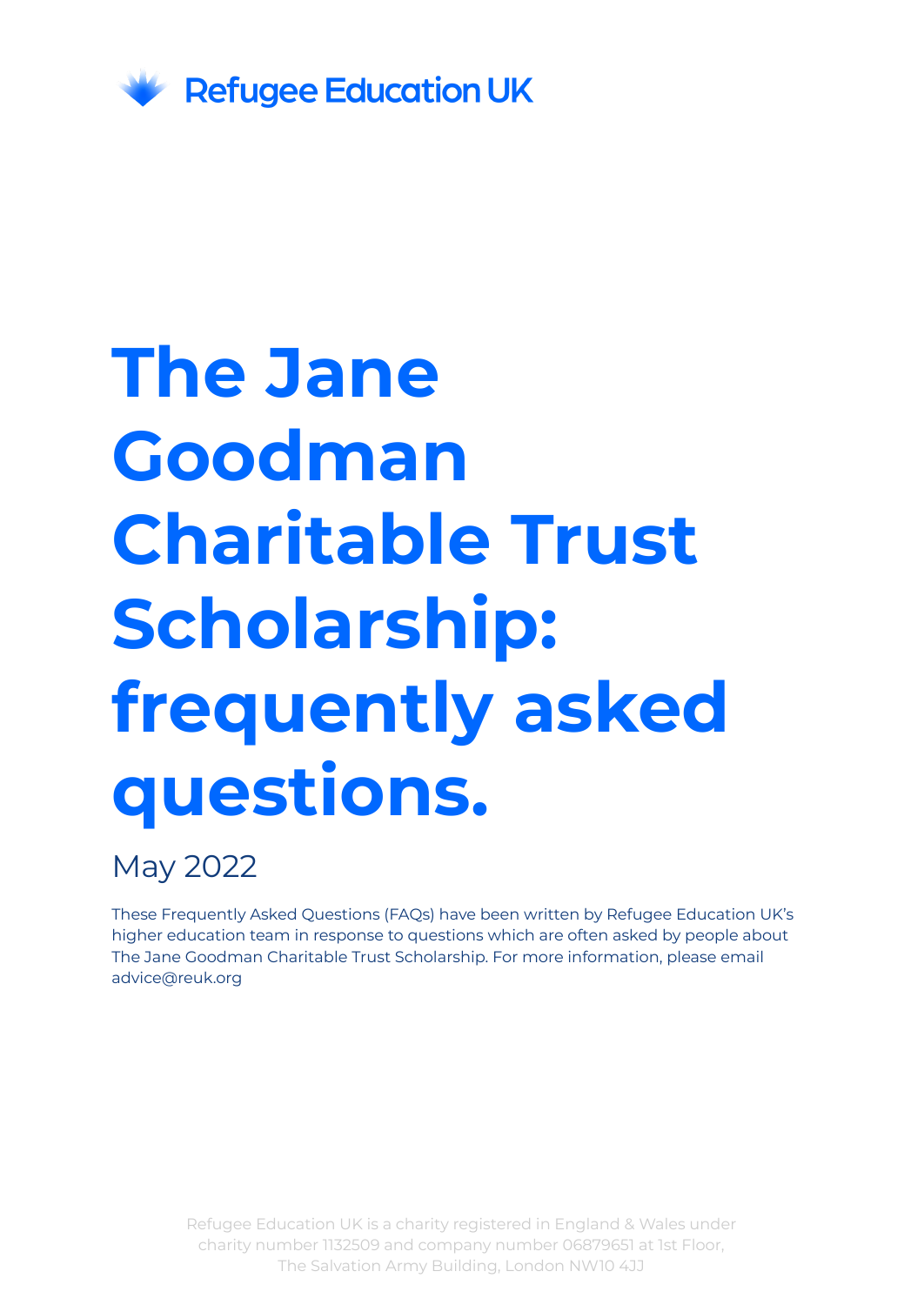# <span id="page-1-0"></span>**Contents**

**[Contents](#page-1-0)** 

#### **1. Questions about The Jane Goodman [Charitable](#page-3-0) Trust [Scholarship.](#page-3-0)**

1.1 Who are the 'Schwab and [Westheimer](#page-3-1) Trust'?

1.2 Who are 'Refugee [Education](#page-3-2) UK?

1.3 What is The Jane Goodman [Charitable](#page-3-3) Trust [Scholarship?](#page-3-3)

1.5 Will I [automatically](#page-4-0) get a scholarship if I apply?

#### **2. Questions about [scholarship](#page-4-1) eligibility.**

2.1 Which courses are eligible for The Jane [Goodman](#page-4-2) Charitable Trust [Scholarship?](#page-4-2)

2.2 I know what my [immigration](#page-5-0) status is. Am I eligible to [apply?](#page-5-0)

2.3 Is there an age limit for [applicants?](#page-5-1)

2.4 Can I apply if I do not know what my [current](#page-5-2) [immigration](#page-5-2) status is?

2.5 Will I have to prove my current [immigration](#page-5-3) status?

2.6 Can I still apply for a [scholarship](#page-5-4) if I am eligible for Student [Finance?](#page-5-4)

2.7 Can I still apply if I have not yet [received](#page-5-5) any offers from any [universities?](#page-5-5)

2.8 Can I apply if I am an asylum seeker or [refugee](#page-5-6) living in a [country](#page-5-6) outside of the UK?

2.9 Will the scholarships cover ['international'](#page-6-0) tuition fees?

2.10 Can I apply for a [scholarship](#page-6-1) if I have already got an [undergraduate](#page-6-1) degree?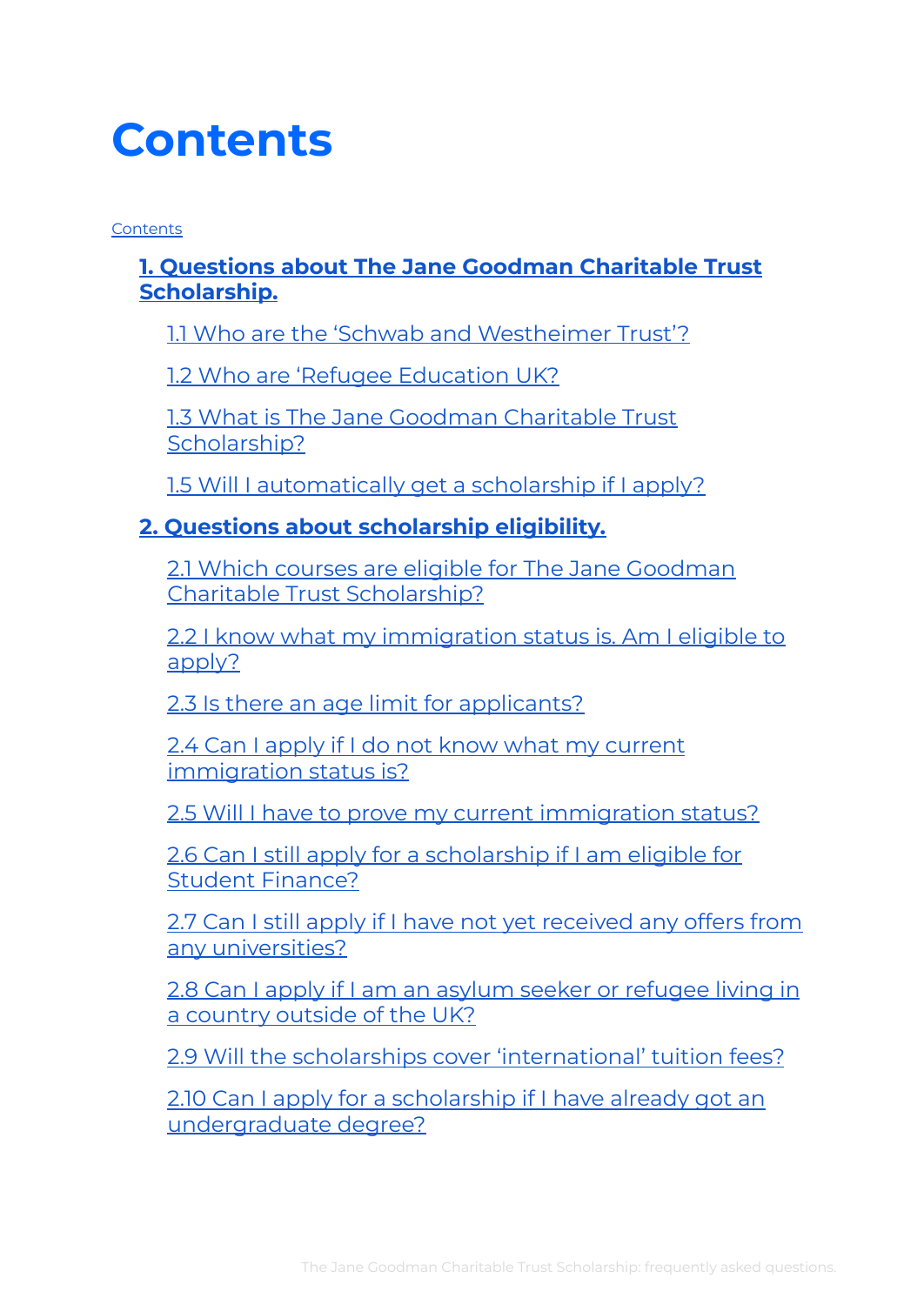2.11 Can I apply for a scholarship to fund my [postgraduate](#page-6-2) [course?](#page-6-2)

2.12 Can I apply for a [scholarship](#page-6-3) if I have limited leave to remain but did not go through the asylum [process?](#page-6-3)

2.13 I applied to the trust for a [scholarship](#page-6-4) last year but was [unsuccessful.](#page-6-4) Can I apply again this year?

2.14 Can I still apply for The Jane Goodman [Charitable](#page-7-0) Trust Scholarship if I have applied for other [scholarships](#page-7-0) as well?

#### **3. Questions about the application [form/process.](#page-7-1)**

3.1 How do I apply for The Jane Goodman [Charitable](#page-7-2) Trust [Scholarship?](#page-7-2)

3.2 When is the [application](#page-7-3) deadline?

3.3 Will I be able to save the online [application](#page-7-4) form part way [through](#page-7-4) and come back to it later?

3.4 Can I apply on behalf of a [student?](#page-7-5)

3.5 Is there an advantage to submitting my [application](#page-8-0) as quickly as [possible?](#page-8-0)

3.6 Can somebody help me fill out the [application](#page-8-1) form

3.7 I do not have access to a [computer/the](#page-8-2) internet. How can I still [apply?](#page-8-2)

3.8 What [happens](#page-8-3) to all the personal data that I have included on the [application](#page-8-3) form?

#### **4. [Questions](#page-8-4) about the interview process.**

4.1 What happens after I submit my [application](#page-8-5) form?

4.2 How will I know if I have been [shortlisted](#page-8-6) for an [interview?](#page-8-6)

4.3 I have not been invited for [interview.](#page-9-0) What can I do [now?](#page-9-0)

4.4 When and where will the [interviews](#page-9-1) take place?

4.5 Who will [interview](#page-9-2) me?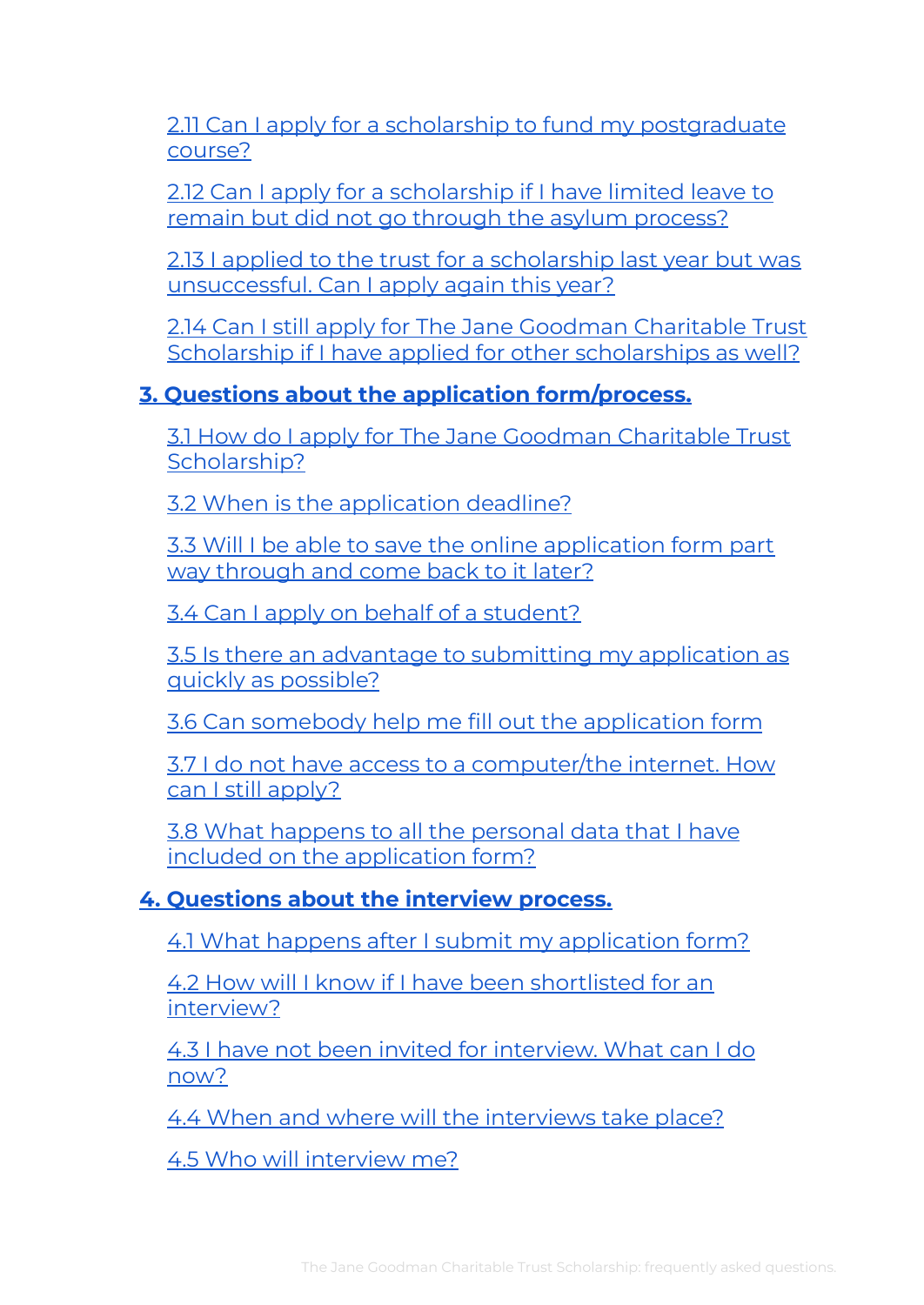4.6 How can I prepare for the [interview?](#page-9-3)

4.7 I am feeling anxious about the [interview,](#page-10-0) what can I do?

4.8 Can you [reimburse](#page-10-1) me for my travel costs to the [interview?](#page-10-1)

4.9 How long after my [interview](#page-10-2) will I hear back?

#### **5. [Miscellaneous](#page-10-3) questions**

5.1 What should I do if my [immigration](#page-10-4) status - or any of my details - change during the course of the [application](#page-10-4) [process?](#page-10-4)

# **1. Questions about The Jane Goodman Charitable Trust Scholarship.**

#### <span id="page-3-1"></span><span id="page-3-0"></span>1.1 Who are the 'Schwab and Westheimer Trust'?

The Schwab and Westheimer Trust was established to assist young refugees and asylum seekers in accessing education, especially where there are no adequate alternative sources of funding. You can read about the history and aims of the trust, as well as about the individual trustees, [here](http://swtrust.org.uk/about.html).

#### <span id="page-3-2"></span>1.2 Who are 'Refugee Education UK?

Refugee Education UK (REUK) is a non governmental organisation which works to enable young refugees, asylum seekers and survivors of trafficking to build more hopeful futures through education. The Schwab and Westheimer Trust work in partnership with Refugee Education UK to design, publicise and manage the award process, as well as to provide ongoing support to the scholars. You can learn more about Refugee Education UK [here](https://www.reuk.org/).

#### <span id="page-3-3"></span>1.3 What is The Jane Goodman Charitable Trust Scholarship?

The Jane Goodman Charitable Trust Scholarship will support one individual to study for a first degree in Dentistry. The scholarship will pay home tuition fees\*, and associated study costs. The specific amount awarded will be dependent on the candidate's individual circumstances and university location.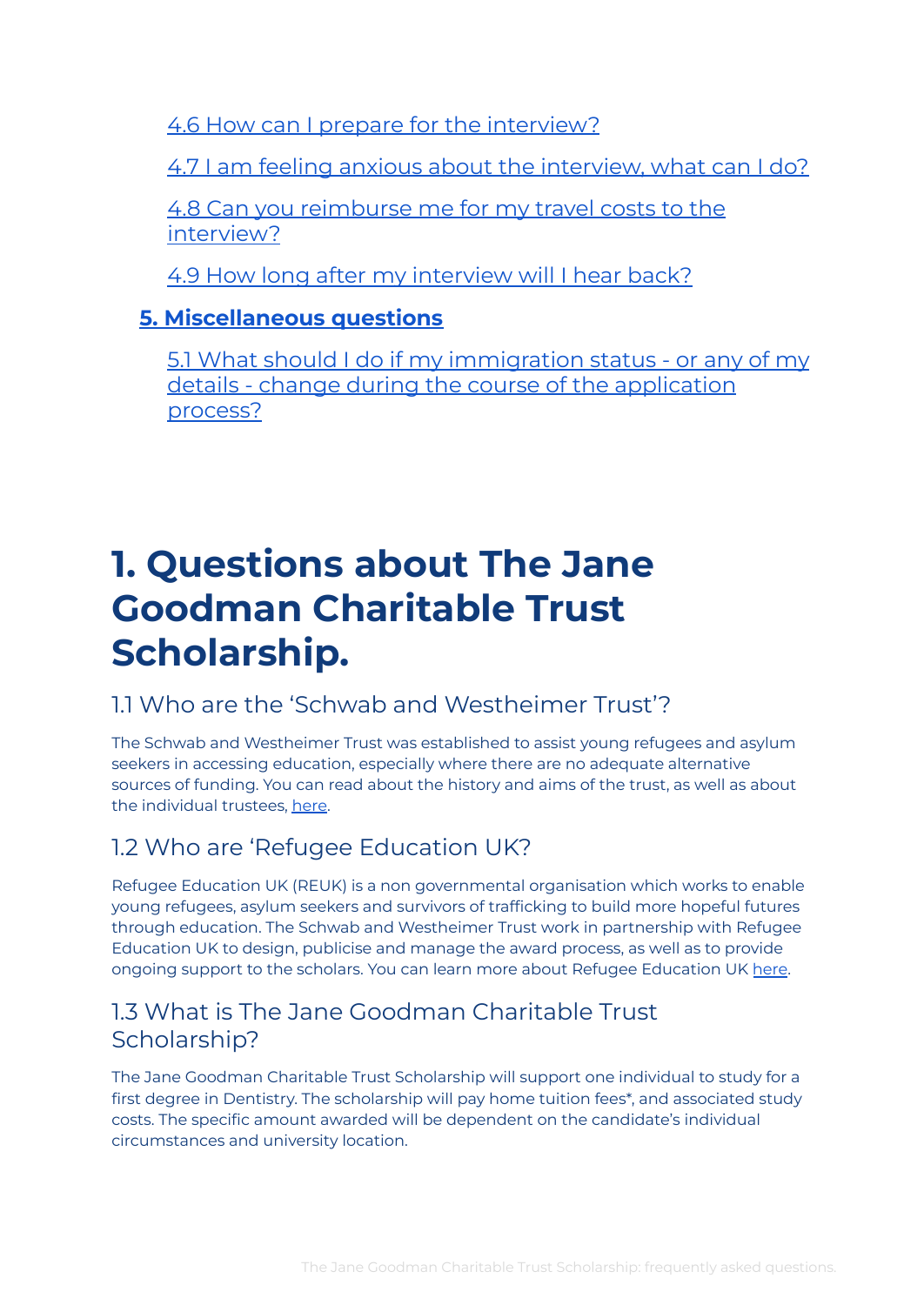Dr Jane Goodman, who trained at Guy's Hospital, was an eminent paediatric dentist. She became one of the youngest ever paediatric dental consultants and held many roles in the British Society of Paediatric Dentistry, becoming President in 1995. Early in her career she worked at Great Ormond Street Hospital and her main centre of practice was at the Eastman Hospital. She also held various positions in The Royal College of Surgeons in Edinburgh, and from 2001 to 2004 was Vice Dean of the Dental Faculty. She published academic papers, but her main focus was on her patients; they rewarded her with their affection, as did younger colleagues from whom she expected rigorously high standards and to whom at the same time she gave huge support and encouragement.

When she died a professor, who latterly was Jane's own dentist and whose children Jane had looked after, wrote: "Jane was a highly respected colleague who pushed the boundaries for our profession and for the betterment of oral health, particularly for children across the UK and also across the globe through her roles within the Royal College of Surgeons."

Another colleague wrote: "I started my paediatric dental career under Jane's supervision in 1988. She was a true force in our speciality with an inspiring, if at times terrifying, strength of character. I am just one of the many hundreds of dentists who she influenced and in doing so she impacted the lives of countless children around the world." The Jane Goodman Charitable Trust is keen to support a student whose career can have a similar impact.

\*The trust will help candidates who are successful at interview to request home fees from their chosen university. The final award of The Jane Goodman Charitable Trust Scholarship will be dependent on successfully getting a 'home' tuition fee offer.

#### <span id="page-4-0"></span>1.5 Will I automatically get a scholarship if I apply?

Submitting an application for a scholarship does not guarantee that it will be successful. This is a competitive process and not all applications will be successful. All decisions by the Schwab and Westheimer Charitable Trust and the The Jane Goodman Charitable Trust are taken in good faith on the basis of the statements made on the application form, in the interview process, and having considered the referees' supporting statements.

# <span id="page-4-1"></span>**2. Questions about scholarship eligibility.**

#### <span id="page-4-2"></span>2.1 Which courses are eligible for The Jane Goodman Charitable Trust Scholarship?

The Jane Goodman Charitable Trust Scholarship is available for students studying a first degree in Dentistry.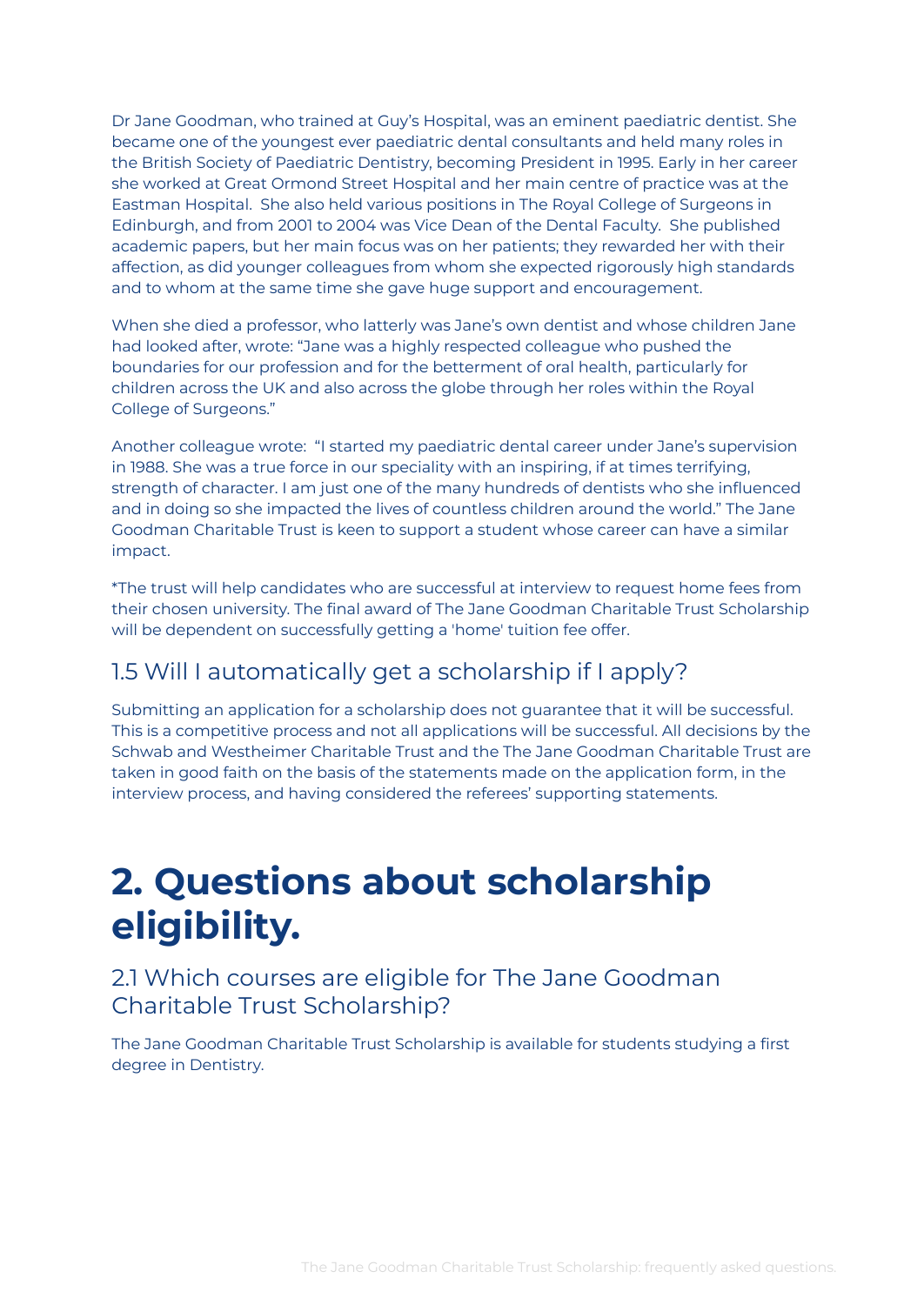#### <span id="page-5-0"></span>2.2 I know what my immigration status is. Am I eligible to apply?

To be eligible to apply to The Jane Goodman Charitable Trust Scholarship, applicants must be:

An asylum seeker (or the dependent of an asylum seeker) who is awaiting a decision or appealing a decision for asylum from the UK Home Office;

OR

A person (or dependent of a person) who claimed asylum in the UK and has been granted Limited Leave to Remain or some other form of temporary status such as Calais Leave, Discretionary Leave to Remain, Section 67 leave, UASC leave.

#### <span id="page-5-1"></span>2.3 Is there an age limit for applicants?

To be eligible to apply to The Jane Goodman Charitable Trust Scholarship, applicants should not be older than 28 years of age.

#### <span id="page-5-2"></span>2.4 Can I apply if I do not know what my current immigration status is?

If you are unsure about your current immigration status please speak to your solicitor or to your family members if you are listed as a dependent on a family member's immigration application.

#### <span id="page-5-3"></span>2.5 Will I have to prove my current immigration status?

Successful applicants may be requested to evidence their current immigration status with documentation such as an ARC card, Biometric Residence Permit, Home Office letters, or a solicitor's letter. This is to help us understand what support you may be entitled to.

#### <span id="page-5-4"></span>2.6 Can I still apply for a scholarship if I am eligible for Student Finance?

Applications for The Jane Goodman Charitable Trust Scholarship will not usually be considered if you are eligible for governmental loans through Student Finance.

#### <span id="page-5-5"></span>2.7 Can I still apply if I have not yet received any offers from any universities?

Ideally, applicants should have already been offered a university place at at least one university. If you are still awaiting offers, please make that clear on the application form.

#### <span id="page-5-6"></span>2.8 Can I apply if I am an asylum seeker or refugee living in a country outside of the UK?

Unfortunately, if you are a refugee or an asylum seeker living outside of the UK you are not able to apply for the scholarships.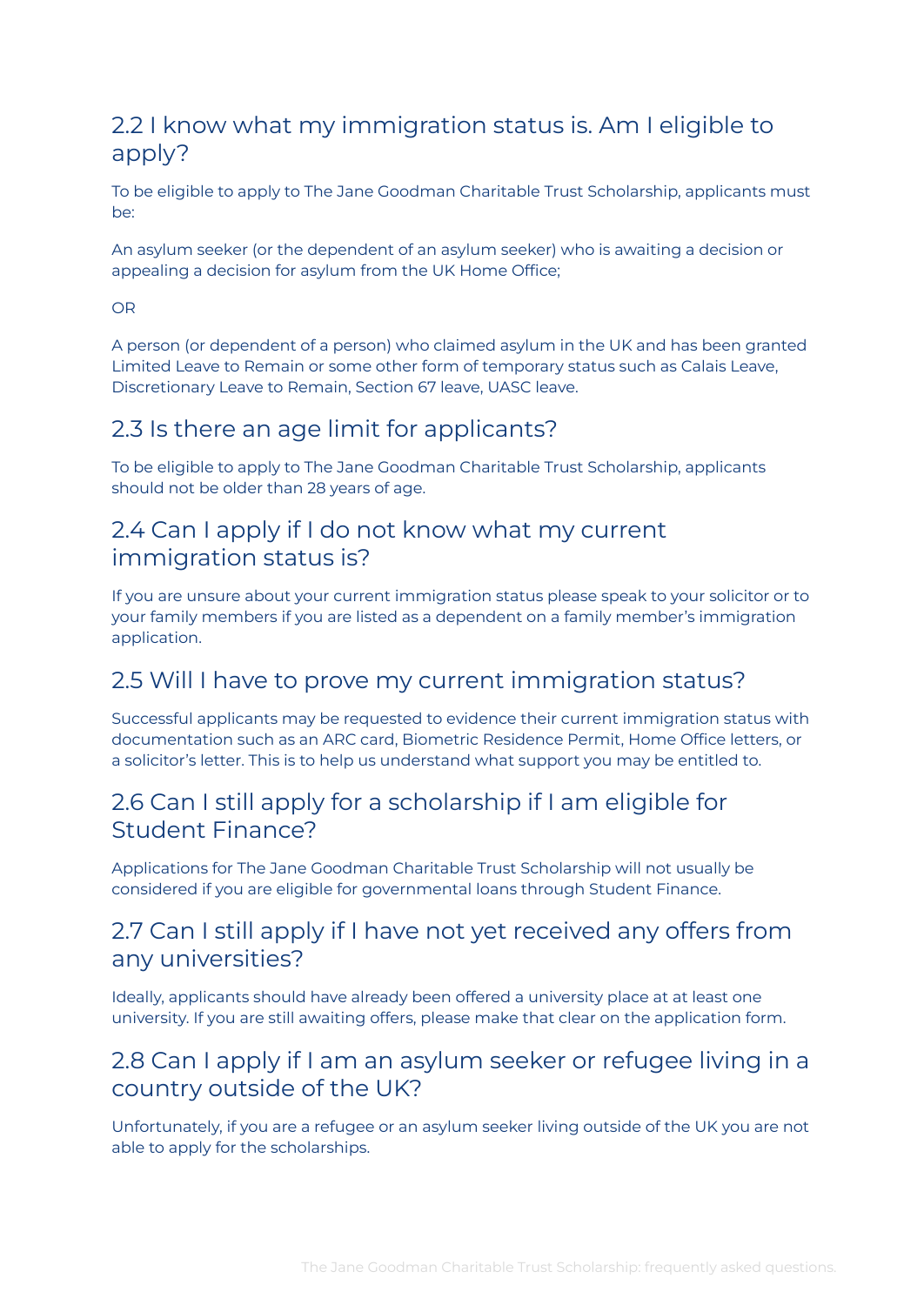If you are an asylum seeker or refugee living outside of the UK, some British universities offer scholarships to international students. You can find out more about how to apply to British universities and fund your course on the UKCISA [website.](https://www.ukcisa.org.uk/)

#### <span id="page-6-0"></span>2.9 Will the scholarships cover 'international' tuition fees?

At present, the scholarship is only able to pay 'home' tuition fees. The trust understands that asylum seekers are classified as 'International' students and therefore liable for 'International' tuition fees. Therefore, shortlisted and interviewed applicants will be helped to ask for home fees from their university.

#### <span id="page-6-1"></span>2.10 Can I apply for a scholarship if I have already got an undergraduate degree?

Unfortunately, The Jane Goodman Charitable Trust Scholarship is only available to students looking to study their first undergraduate degree.

#### <span id="page-6-2"></span>2.11 Can I apply for a scholarship to fund my postgraduate course?

Unfortunately, The Jane Goodman Charitable Trust Scholarship is only available to students looking to study their first undergraduate degree.

Individuals studying postgraduate courses can apply for the scholarship supported by the Marks Family Charitable Trust.

To fund other postgraduate courses, we would encourage you to speak directly to the university about internal grants and bursaries. There are often postgraduate scholarships available on university websites. We would also encourage you to look at the universities which are part of the Universities of Sanctuary network or have special postgraduate scholarships in place for asylum seekers and others who cannot get postgraduate student finance (see the lists on Student Action for [Refugees](https://star-network.org.uk/access-to-university/scholarships/list/) (STAR)'s website).

#### <span id="page-6-3"></span>2.12 Can I apply for a scholarship if I have limited leave to remain but did not go through the asylum process?

Unfortunately, to be eligible, applicants must have claimed asylum in the UK. If you have Limited Leave to Remain - but did not claim asylum, you can find help from 'We [Belong](https://www.webelong.org.uk/young-gifted-and-blocked)'). Whilst the trust are sympathetic to the frustration of individuals in this position, and acknowledge the often 'forced' nature of their migration, the money available to the trust was given specifically to promote and encourage the education of young asylum seekers and refugees. We are, therefore, legally bound by these original aims, and cannot broaden out the scholarship eligibility to include those who have not claimed asylum in the UK.

#### <span id="page-6-4"></span>2.13 I applied to the trust for a scholarship last year but was unsuccessful. Can I apply again this year?

Reapplications are possible from those who have previously been unsuccessful but whose circumstances have changed. Re-submitting an application does not guarantee that it will be successful.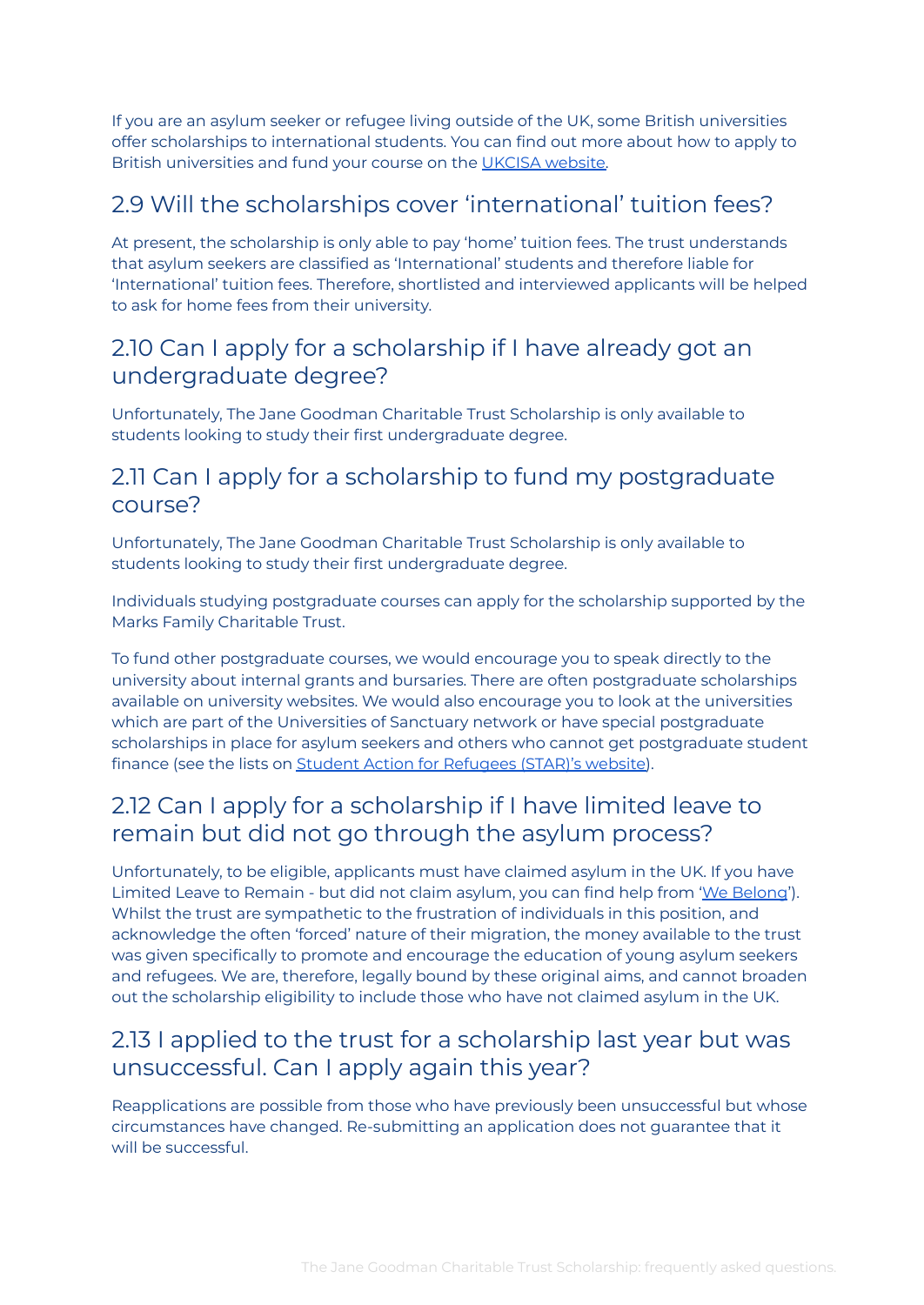#### <span id="page-7-0"></span>2.14 Can I still apply for The Jane Goodman Charitable Trust Scholarship if I have applied for other scholarships as well?

We actively encourage applicants to apply to as many sources of funding as possible. Securing alternative funding does not exclude you from applying, and will not necessarily negatively impact your application. Please note down on the application form if you have applied, or been successful in gaining, another scholarship.

Many universities offer scholarships for those who cannot access student finance on account of their immigration status. All of these have different names but they are often called Sanctuary, Article 26, or Equal Access scholarships. For up to date lists of which universities offer scholarships, please visit Student Action for [Refugees](https://star-network.org.uk/access-to-university/scholarships/list/) (STAR)'s website.

# <span id="page-7-1"></span>**3. Questions about the application form/process.**

#### <span id="page-7-2"></span>3.1 How do I apply for The Jane Goodman Charitable Trust Scholarship?

Eligible applicants should apply using the online application form. Please be advised that we will only accept applications via this online application form.

#### <span id="page-7-3"></span>3.2 When is the application deadline?

The application deadline will be clearly stated on the application form. We are unable to accept applications after this deadline.

#### <span id="page-7-4"></span>3.3 Will I be able to save the online application form part way through and come back to it later?

Once you begin, you will not be able to save the online application form and return to complete it later. Therefore, please allow at least 1 hour to complete the form. We will provide a Word version so that you can type your answers beforehand - and copy and paste them into the online form. Please be advised that we will only accept applications via the online application form.

#### <span id="page-7-5"></span>3.4 Can I apply on behalf of a student?

Yes, you can apply on behalf of a student. However, you will need to know some specific information about the student in order to complete the online form. Please be advised that we will only accept applications via the online application form.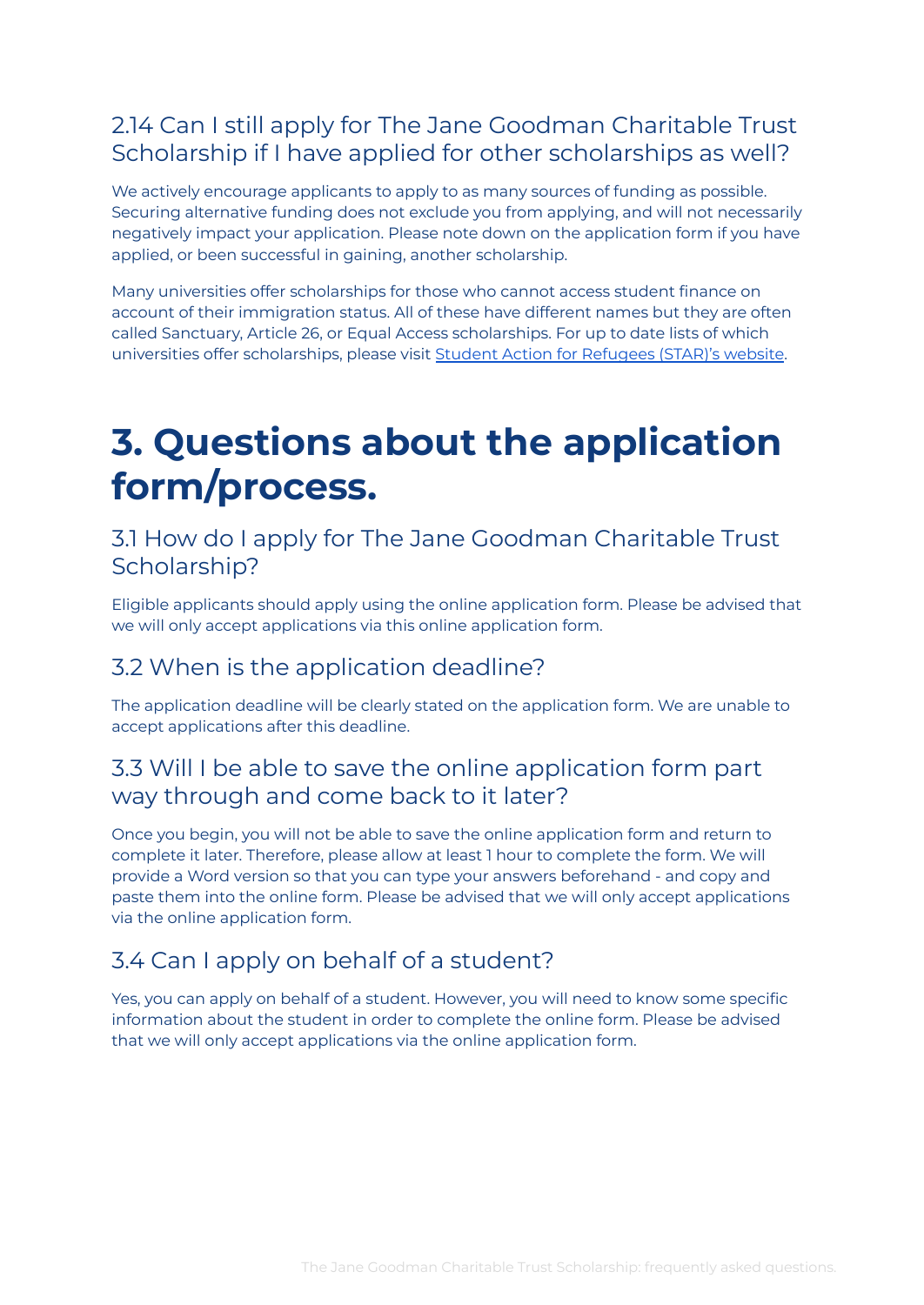#### <span id="page-8-0"></span>3.5 Is there an advantage to submitting my application as quickly as possible?

There is no advantage for individuals who submit their applications first, so please take your time and fill in the form carefully. We do not consider incomplete applications.

#### <span id="page-8-1"></span>3.6 Can somebody help me fill out the application form

In certain cases help can be given to fill out the application form. First, please do read the accompanying guidance notes for further details about the types of questions and relevant information required in the form. If further help is needed, please [contact](mailto:advice@reuk.org) REUKs higher [education](mailto:advice@reuk.org) team.

#### <span id="page-8-2"></span>3.7 I do not have access to a computer/the internet. How can I still apply?

Our preference is that you apply using the online application form. You may be able to use a computer/the internet at your local library, college, or community centre. In exceptional circumstances we can post a hardcopy of the application form for you to fill out and return. However, the deadline for returned hard copies is the same as the online application deadline.

#### <span id="page-8-3"></span>3.8 What happens to all the personal data that I have included on the application form?

Please note that by completing an application form you are giving your personal data to the Schwab & Westheimer Trust. Refugee Education UK will use this data to process your application on behalf of the Schwab & Westheimer Trust. Please refer to REUK's [privacy](https://02c53844-21e1-4850-80b2-9464608e515f.filesusr.com/ugd/d5aa55_14d8bb208939401dbd4d4e40a7daca37.pdf) [notice](https://02c53844-21e1-4850-80b2-9464608e515f.filesusr.com/ugd/d5aa55_14d8bb208939401dbd4d4e40a7daca37.pdf) on our website. Please refer to the Schwab & Westheimer Trust's [privacy](http://swtrust.org.uk/documents/SWT-Privacy-Policy.pdf) notice on their website.

# <span id="page-8-4"></span>**4. Questions about the interview process.**

#### <span id="page-8-5"></span>4.1 What happens after I submit my application form?

After the deadline, applications are considered and shortlisted, and successful individuals will be invited to attend an interview to verify the information you have provided in your application.

#### <span id="page-8-6"></span>4.2 How will I know if I have been shortlisted for an interview?

Both successful and unsuccessful candidates will be contacted. Please make sure you include your most up to date contact details in the application form.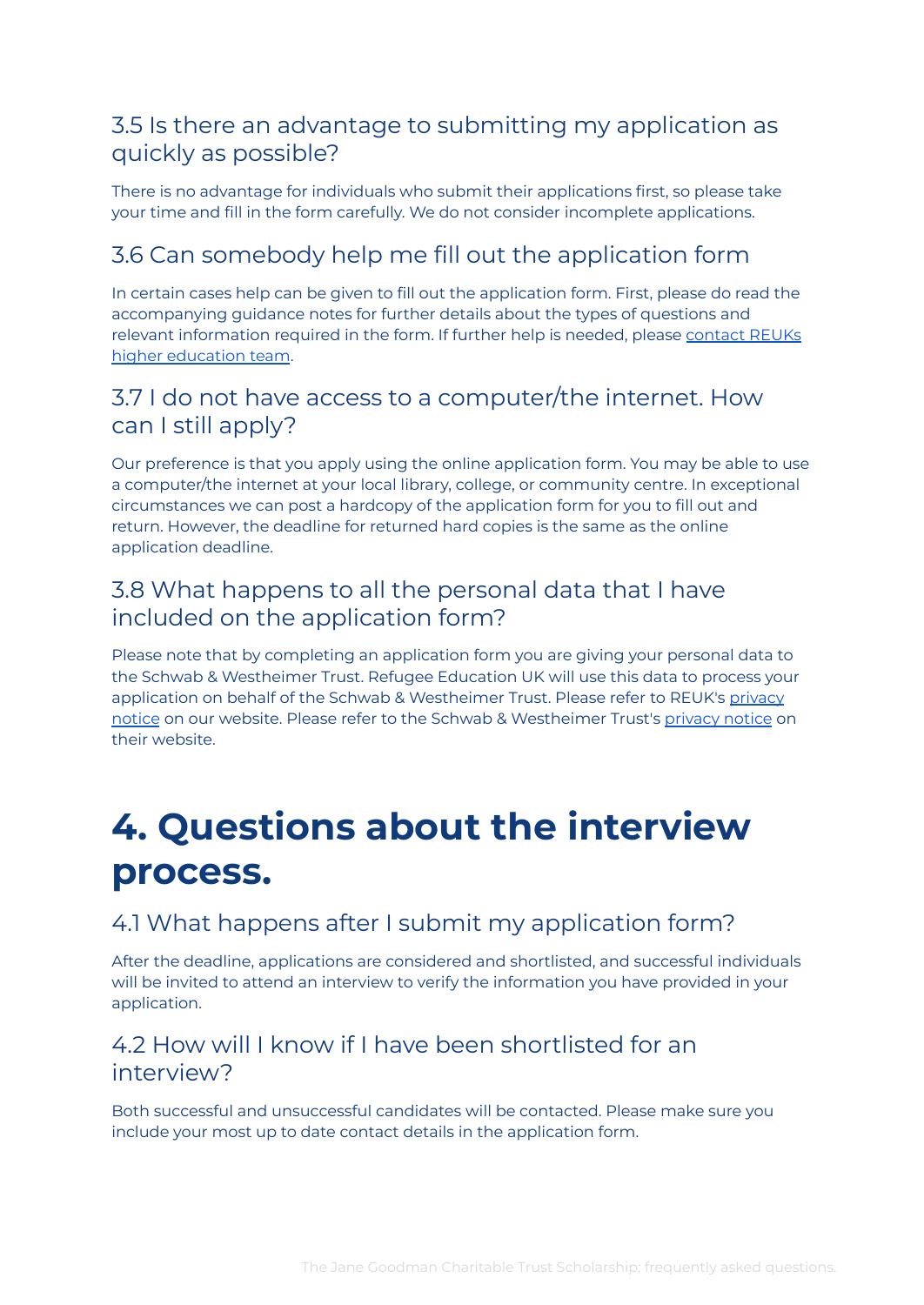#### <span id="page-9-0"></span>4.3 I have not been invited for interview. What can I do now?

We understand that not being invited for an interview will be disappointing and frustrating news.

We would encourage you to explore other sources of funding. Many universities offer scholarships for those who cannot access student finance on account of their immigration status. All of these have different names but they are often called Sanctuary, Article 26, or Equal Access scholarships. For up to date lists of which universities offer scholarships, please visit Student Action for [Refugees](https://star-network.org.uk/access-to-university/scholarships/list/) (STAR)'s website.

Please also consider contacting [REUK's](mailto:advice@reuk.org) advice service for further advice.

#### <span id="page-9-1"></span>4.4 When and where will the interviews take place?

Successful applicants will be given the date and location for the interviews.

#### <span id="page-9-2"></span>4.5 Who will interview me?

You will be interviewed by two or three trustees and one representative from REUK's Educational Progression team.

#### <span id="page-9-3"></span>4.6 How can I prepare for the interview?

A bit of preparation can go a really long way in making the interview process as smooth as possible. Some things to think about include;

Where and when:

If the interview is online - make sure you have a good internet connection, and a quiet space.

If the interview is in person, you should plan out any travel and accommodation as early as possible. It might be useful to print out a map of the interview location (as well as a Tube map), or save these details into your Smartphone. Try to arrive in good time. Have a contact number or email address just in case you're delayed.

Be ready for questions:

We want to get to know you better, and we use the interview to do this. You will not be asked any questions that are designed to 'trick' you. Instead, we may want to know what you are good at, what you like, and what your plans are. Think about why you want to study your course and what you enjoy most about your current studies. Some questions may be about what you have written on your application form. Other questions may be about your history, interests, and passions. You will also have an opportunity to ask any questions that you may have.

Practice:

It is a good idea to have a practice interview with a teacher, support worker, or family member.